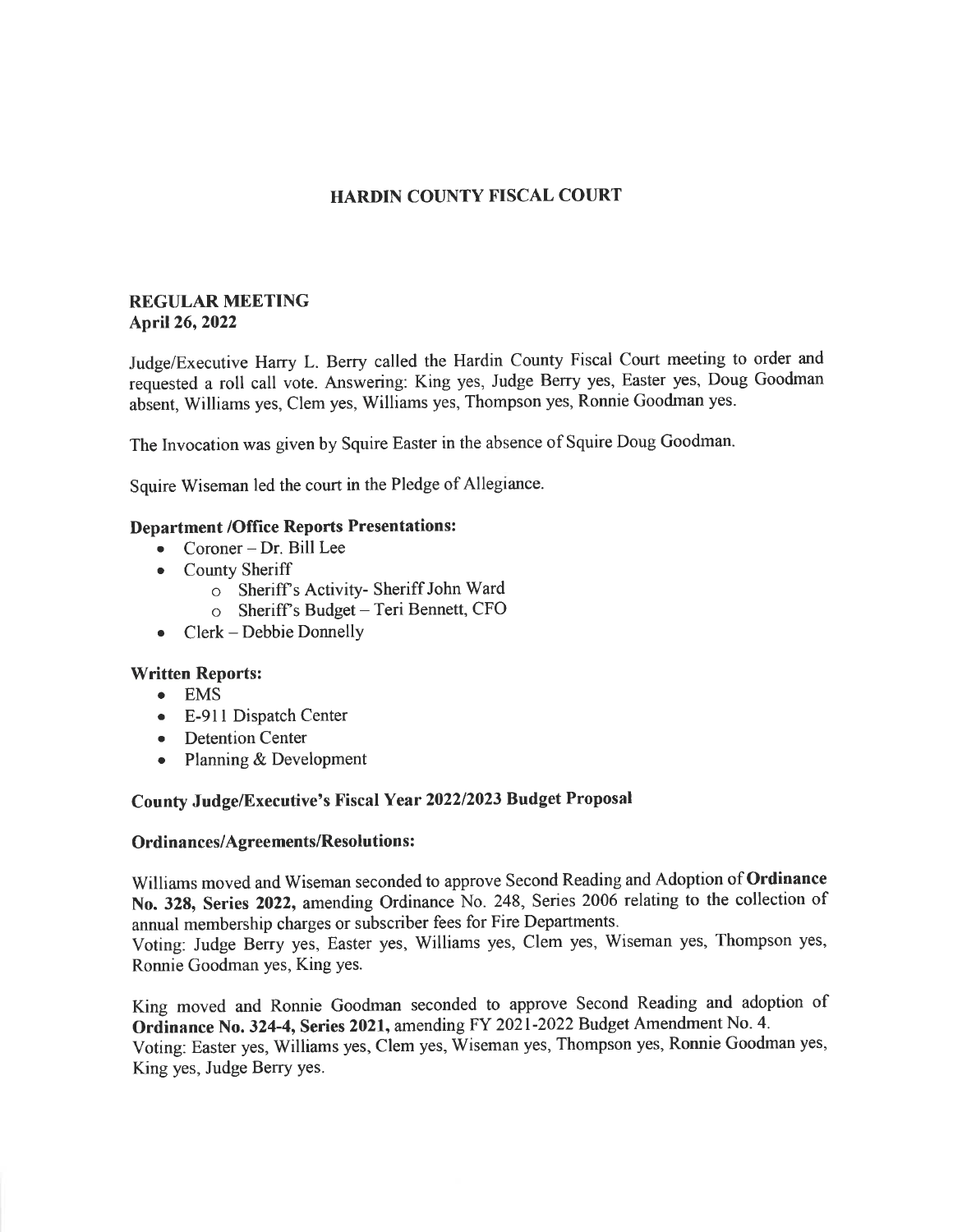Thompson moved and King seconded to approve Resolution No. 2022-083 approving the Agreement between Hardin County and HCEC-TV for FY 2022-2023- Voting: Williams yes, Clem yes, Wiseman yes, Thompson yes, Ronnie Goodman yes, King yes, Judge Berry yes, Easter yes.

# Consent Agenda:

Clem moved and Wiseman seconded to approve the Consent Agenda to include approving:

- Payrolls dated 3.04.2022, 3.08.2022 and 3.18.2022 with registers
- $\bullet$  Apr Claims 4.26.2022
- Resolution No. 2022-084 relating to financial transfers
- Resolution No. 2022-078 relating to ARPA revenue loss project
- Resolution No. 2022-079 relating to EMS Personnel
- Resolution No. 2022-080 relating to Finance personnel
- Resolution No. 2022-081 relating to Animal Care and Control personnel
- Resolution No. 2022-082 relating to Whistling Oaks Subdivision
- Treasurer's March 2022 report
- Detention Center's March 2022 report
- . Solid Waste Commiffee 04.18.2022 minutes
- Resources & Community Support Committee 04.19.2022 minutes
- o Emergency Services Committee 04.25.2022 minutes
- Fiscal Court 4.12.2022 minutes

Voting: Clem yes, Wiseman yes, Thompson yes, Ronnie Goodman yes, King yes, Judge Berry yes, Easter yes, Williams yes.

## Magistrates Comments:

Squire Williams - Resources & Community Support Committee meeting to go over the 202212023 Proposed Budget, Tuesday, May 3, 2022 at 9:30 a.m.

Squire Clem - I would like to ask everyone to keep Ann Thompson in their prayers. I wish her <sup>a</sup> speedy recovery. Also, don't drink and drive and don't text and drive.

Squire Thompson - I would like to express appreciation for your thoughts and prayers on behalf of my wife Ann, as she has been hospitalized. We have a great health care facility here in our community. She has been blessed with the care she has received. We think she is on her way to recovery and healing, and we praise God for that. We cannot express our appreciation enough for the people at Baptist Health Hardin. I praise God for the hospital.

Squire Ronnie Goodman - <sup>I</sup>am thankful for the budget that you just told us about and how the Hardin County Road Department has improved. I get a lot of calls about the roads. I am so glad that they are getting blacktopped. Michael Steck from the Road Department, works with me constantly, and I am appreciative of that.

Squire King - Two weeks ago, I mentioned how downtown Vine Grove is in the process of being torn up. During these past two weeks, you have been able to go down through Main Street. In the